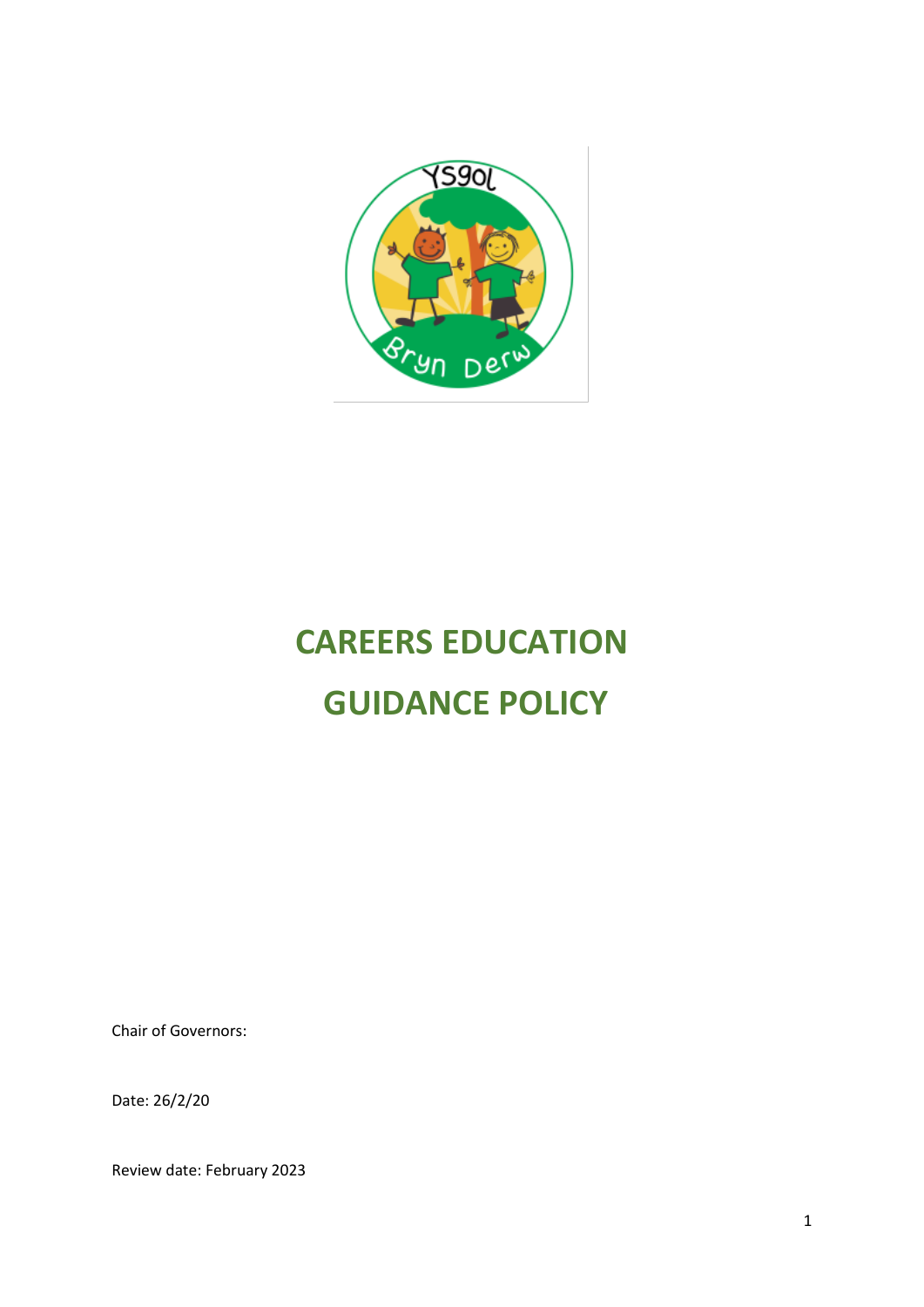#### **1. AIMS**

1.1 The school aims to prepare students for a smooth transition to adult life and to provide the support necessary for them to achieve the transition.

1.2 The particular needs of the students mean that this preparation includes the development of a range of skills to enable them to take responsibility as far as is possible for their own life and to be involved wherever possible in the plans for their own development.

## **2. PRINCIPLES**

2.1 Careers Education Guidance (CEG) is taught with and through the whole curriculum and must support student.

2.2 All students are entitled to a planned programme of careers education which provides opportunities to meet their needs for them to gain knowledge and understand and develop skills.

2.3 Wherever possible outside agencies actively support CEG.

### **3. OBJECTIVES AND PUPIL OUTCOMES**

3.1 Each student has an individual education plan based on their individual needs. These contain individual targets which address these individual objectives outlined in their statement of SEN or IDP.

The setting for these targets is frequently vocational or to build life skills. These targets build on a series of curriculum experiences (see 4.2) in which targets have been agreed with each student. The emphasis in this respect firmly centres upon what they would like to achieve out of this programme.

3.2 Every opportunity is made to ensure that the effects of disability upon the extent of each Student's participation in the CEG programme is kept to an absolute minimum and that they participate as fully as their potential will permit.

3.3 Similarly every effort is made to ensure that gender and race do not create any artificial barriers to the maximum participation of all our students in the CEG programme.

### **4. DELIVERY AND CONTENT**

4.1 Careers education/Work Related Education (WRE) is coordinated and lead by a teacher of experience who delivers with other members of staff the programme to pupils in an age and stage relevant manner.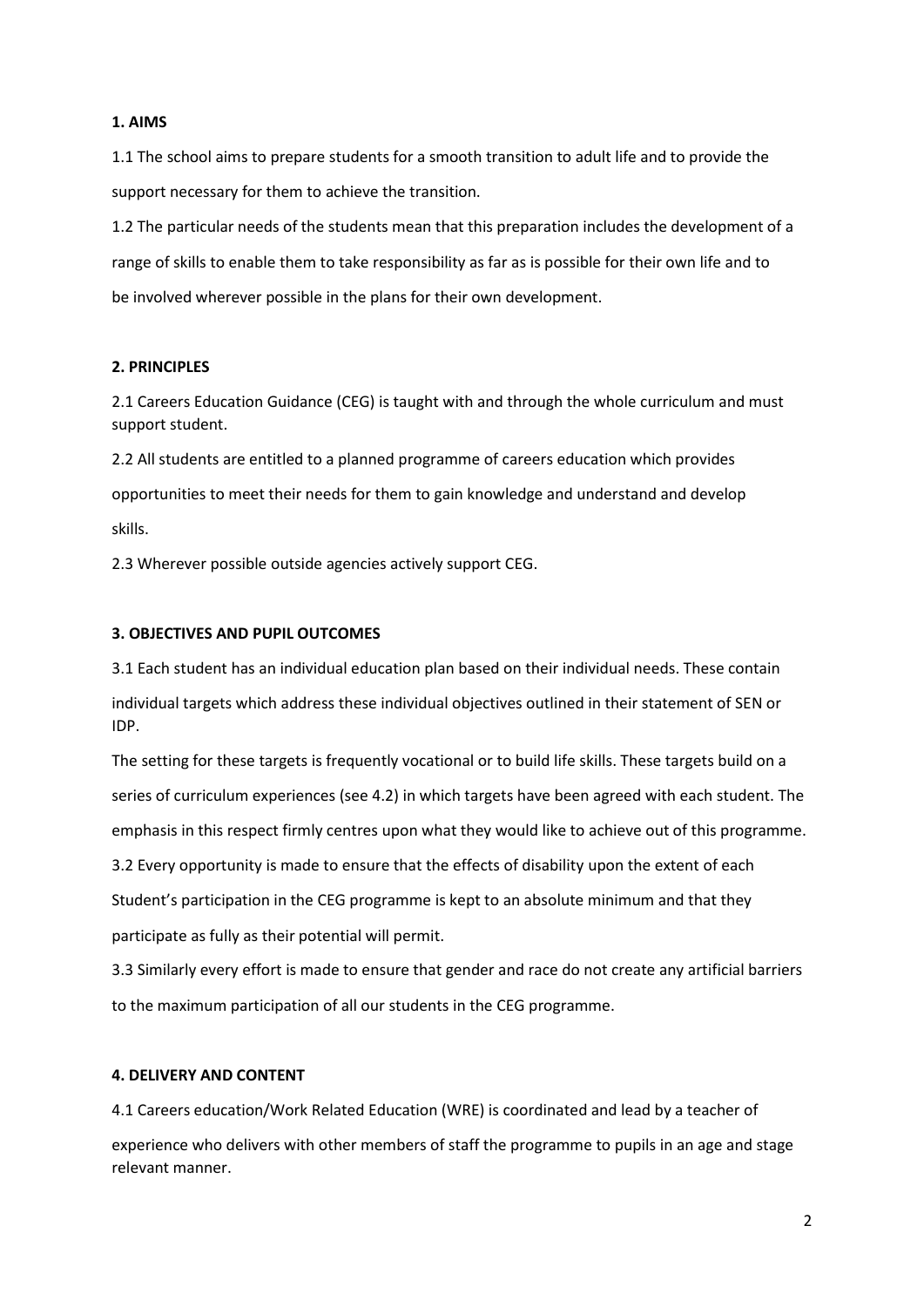4.2 The curriculum seeks to equip young people to lead as full and independent life as possible. The programme is offered through a modular format to develop life skills, vocational training and an understanding of the world around them.

4.3 Students will have opportunities to experience work related activities.

4.4 Students will have opportunities where appropriate to take part in supported work experience within the school environment and in the community in year 11 & 13.

4.5 Students will visit local places of work.

4.6 Students will develop links with local business.

4.7 Students will have the opportunity to help develop their enterprise projects through personal interests and the school café?

4.8 Students will have access to specialised careers advice and individual careers advice.

4.9 Students will have the opportunity to volunteer.

#### **5. APPROACHES TO TEACHING / LEARNING**

5.1 The C.E.G programme is built into the experiences being taught through the whole curriculum.

5.2 C.E.G is taught wherever possible through practical activities which encourage students to learn through experiences.

5.3 Students are taught individually or in groups according to their needs and the nature of the module.

5.4 Non Teaching staff who have much experience of working with our students are involved in taking part and evaluating the work achieved within the C.E.G programme although overall responsibility rests with the teaching staff.

5.5 Work is presented and recorded where ever possible with the support of symbols, pictures or objects of reference.

5.6 Students have access to ICT equipment to enhance their learning and present and record their work.

5.7 Accreditation is through AQA programme - "Key Skills", and other schemes such as Duke of Edinburgh Award Scheme and Young Enterprise programme.

5.8 Literacy and Numeracy skills are carefully mapped across the curriculum following the statutory National Literacy and Numeracy Framework; enabling all pupils to consolidate and apply the three strands of literacy (oracy, reading and writing) and the four strands of numeracy (developing numerical reasoning, using number skills, using measuring skills, using data skills)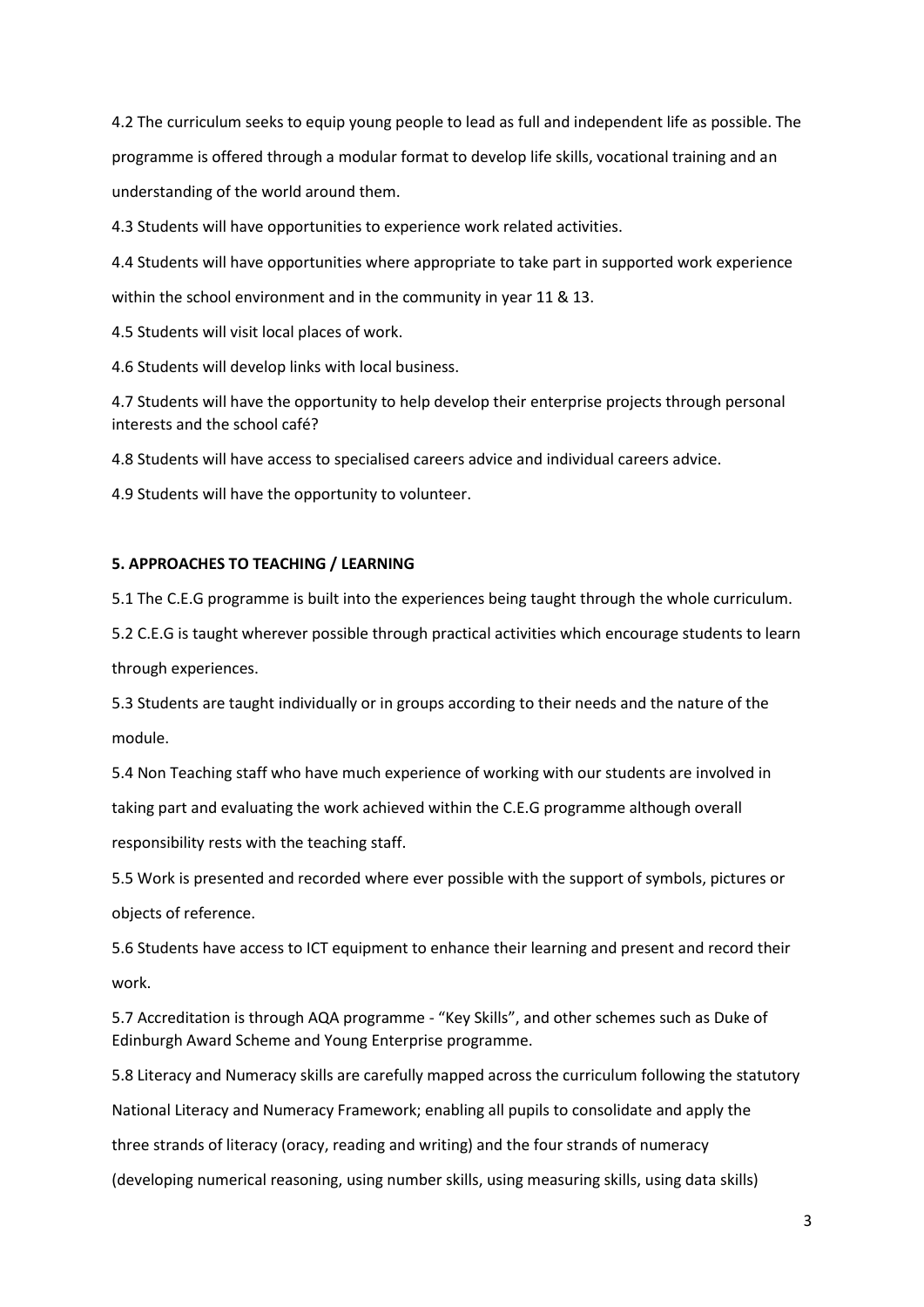across a wide range of contexts. Their achievements in literacy and numeracy are captured and reported on in their individual achievement portfolios, End of Year reports, and in key stage 4 and key stage 5 (post 16), via national accreditation schemes.

### **6 STAFFING /TRAINING / COMMUNICATIONS /ROLES**

Every effort is made by the coordinator to keep abreast of CEG and WRE developments. 6.1 Meetings are held for the staff involved in delivering the programme to exchange ideas and information and to share good practice.

6.2 Students are involved in their self-development wherever possible through target setting.

# **7. RESOURCES**

7.1 A Careers library with access to books, college prospectus, local community information is available for pupils, including careers contact numbers.

7.2 Specialist student resources are frequently developed to support modular programmes using symbols and pictorial images to ensure maximum student access.

7.3 I.C.T equipment and materials are available within the programme to provide information and offer opportunities to present and record work through a professional medium.

7.4 Staff have access to ICT training in order to provide support for student learning.

7.5 Other information through website and reference books are available for use in school by staff and students.

7.6 Pupils have access to Career Wales' website.

### **8. PARTNERSHIP**

8.1 School enjoys successful partnership with a variety of external agencies who provide a varying levels of support. These include:

- Links with local businesses
- Careers Wales
- Links with local colleges and education centres

8.2 Through discussions in home / school visits, teachers endeavour to enlist the co-operation of

parents to support, develop and reinforce the skills necessary for preparation for work.

8.3 Information is stored in compliance with the Data Protection Act and in pupils' personal files.

### **9. MONITORING AND EVALUATION**